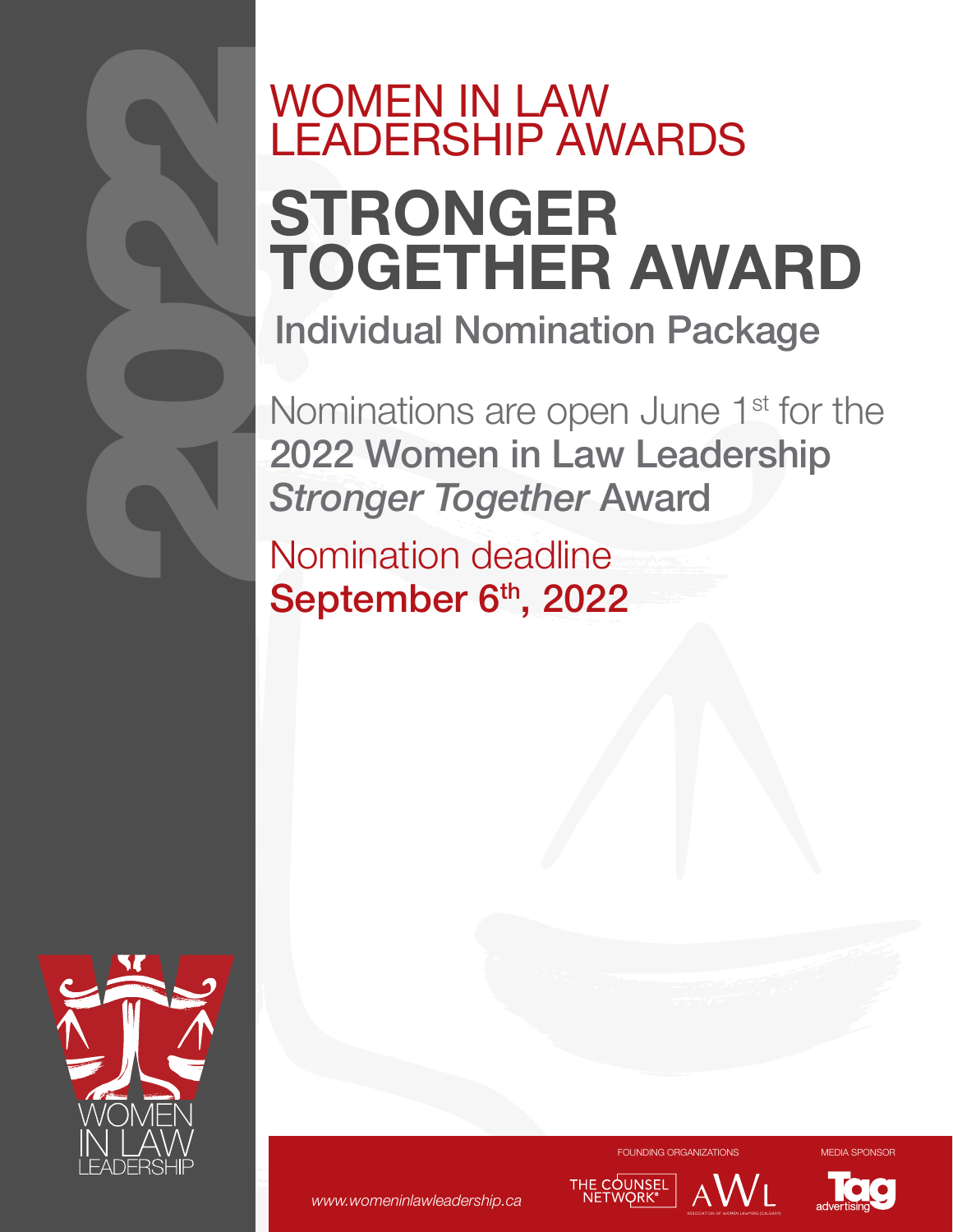# DESCRIPTION OF AWARD –<br>STRONGER TOGETHER

The Women in Law Leadership - Stronger Together Award will honour the outstanding contributions of women lawyers across Canada.

#### THIS AWARD WILL RECOGNIZE AND CELEBRATE A WOMAN' LAWYER WHO IS:

- 1. Demonstrating extraordinary leadership in a cause which has positively impacted their communities.
- 2. Developing and promoting initiatives that contribute to the well-being and betterment of their communities.
- 3. Blazing a trail in the areas of legal education and/or scholarship; equity, diversity and inclusion; service through Pro Bono initiatives or service to other community organizations.

Each nominee must be a member in good standing of a Canadian Law Society, can be practicing or non-practicing; working in private practice, in-house, government, education, or in the not-for-profit sector; and can be of any year of call.



2022

*\*This program is for all women, including cis and trans women, and non-binary people who are comfortable in a space that centres on the experiences of women.*

FOUNDING ORGANIZATIONS MEDIA SPONSOR

 $\overline{\mathsf{AWL}}$ 

THE COUNSEL

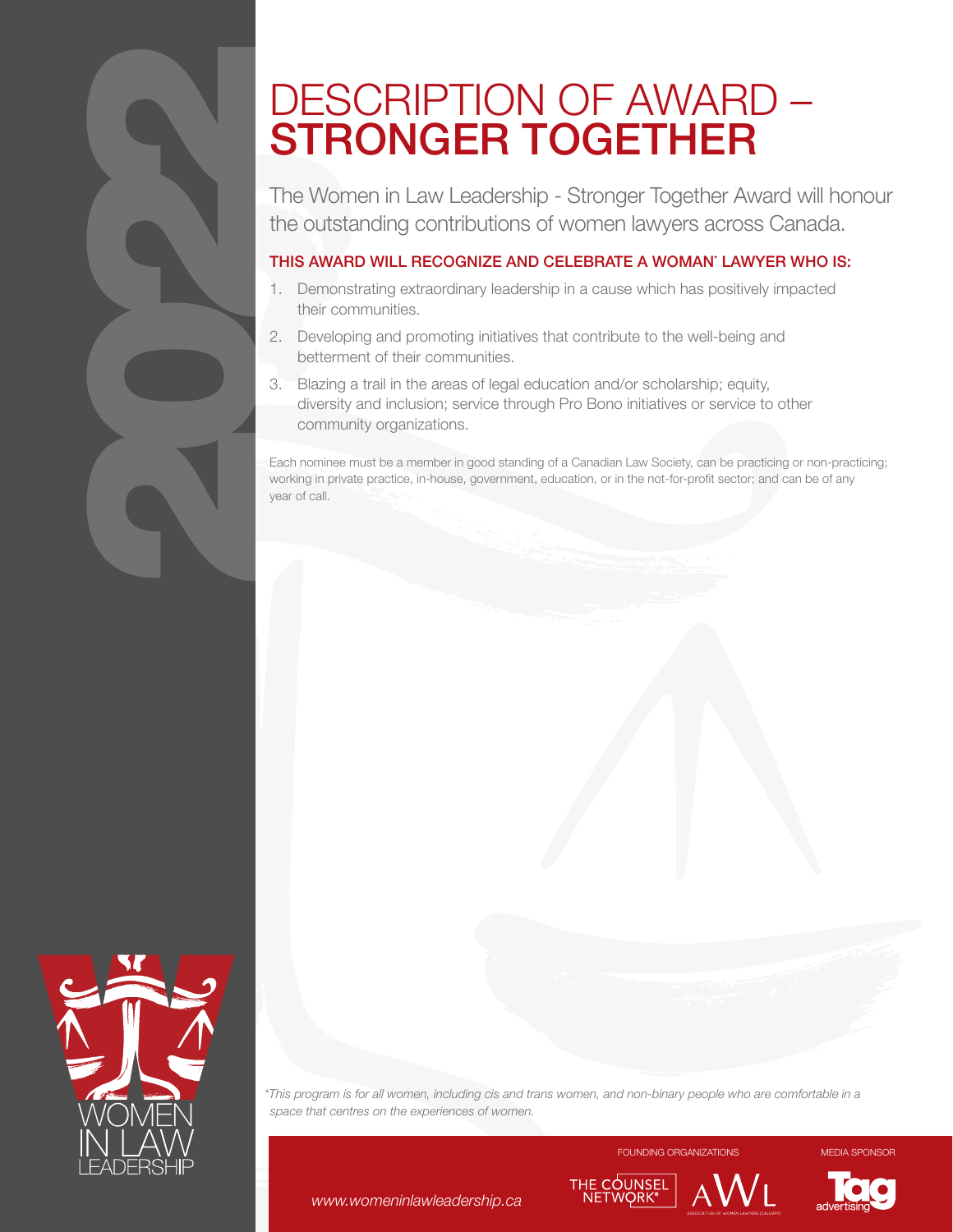## NOMINATION PROCESS

The WILL *Stronger Together* Award will be presented to a woman\* lawyer in Canada in recognition of their outstanding dedication, creativity, initiative, achievement, and contribution to their community.

#### **ELIGIBILITY**

2022

- All women lawyers in a Province or Territory of Canada are eligible for nomination.
- Each nominee must be a member in good standing of a Canadian Law Society, can be practicing or non-practicing; working in private practice, in-house, government, education, or in the not-for-profit sector; and can be of any year of call.

#### NOMINATION PROCESS

All nomination packages received should include:

- A statement from the nominator detailing why the candidate is worthy of the award.
- A curriculum vitae of the nominee outlining the nominee's background, career and any activities that qualify her for nomination in one of the six categories.
- Two letters of support for the nominee from someone other than the nominator (three letters of support for the candidate if she is self-nominating).

#### SELECTION PROCESS

#### Nominees will be evaluated on criteria including the following:

- 1. Demonstrating extraordinary leadership in a cause which has positively impacted their communities.
- 2. Developing and promoting initiatives that contribute to the well-being and betterment of their communities.
- 3. Blazing a trail in the areas of legal education and/or scholarship; equity, diversity and inclusion; service through Pro Bono initiatives or service to other community organizations.

The selection committee includes representatives from Women in Law Leadership Board, The Counsel Network, the judiciary, representatives from the Faculty of Law of a Canadian University, and representatives from the Canadian Bar Association.



*\*This program is for all women, including cis and trans women, and non-binary people who are comfortable in a space that centres on the experiences of women.*

**FOUNDING ORGANIZATIONS MEDIA SPONSOR**